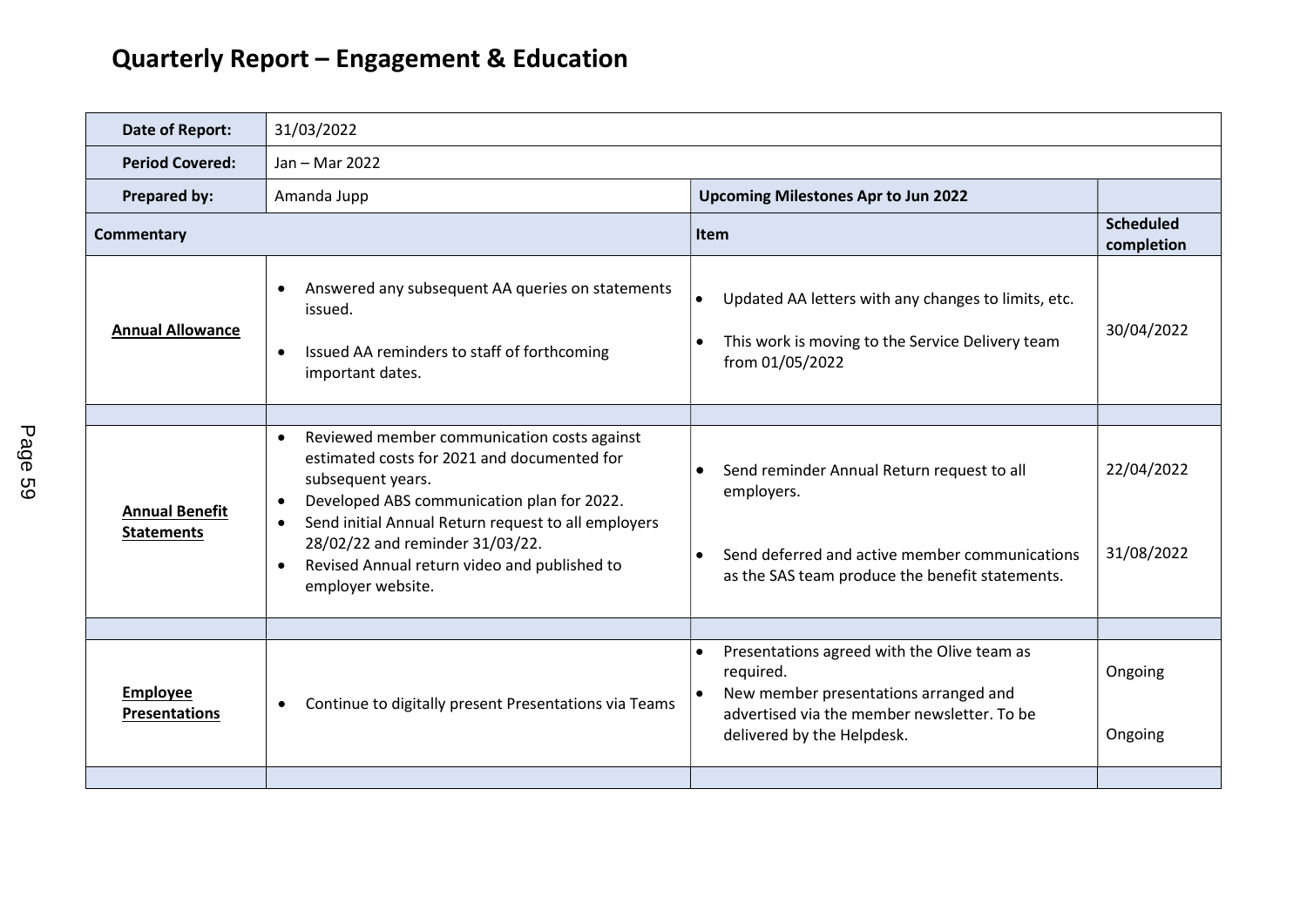| <b>Employer Website</b>              | Ongoing advertising in Employer Newsletter.<br>$\bullet$                                                                                                                                                                                                                                                                                                                                                                     | Update any changes as processes / legislation is<br>$\bullet$<br>amended.<br>Oversea the addition of the search facility on the<br>$\bullet$<br>website<br>Investigate Q & A sections on website.                                                                                                                                                                 | Ongoing<br>Ongoing<br>Ongoing                                      |
|--------------------------------------|------------------------------------------------------------------------------------------------------------------------------------------------------------------------------------------------------------------------------------------------------------------------------------------------------------------------------------------------------------------------------------------------------------------------------|-------------------------------------------------------------------------------------------------------------------------------------------------------------------------------------------------------------------------------------------------------------------------------------------------------------------------------------------------------------------|--------------------------------------------------------------------|
| <b>McCloud</b>                       | Continued Support to the McCloud team with issuing<br>$\bullet$<br>the spreadsheet to employers.                                                                                                                                                                                                                                                                                                                             | Support the 'McCloud' team with queries and<br>$\bullet$<br>approach.<br>This work is moving to the Change Management<br>$\bullet$<br>team from 01/05/2022                                                                                                                                                                                                        | 30/04/2022                                                         |
|                                      |                                                                                                                                                                                                                                                                                                                                                                                                                              |                                                                                                                                                                                                                                                                                                                                                                   |                                                                    |
| <b>Member Self</b><br><b>Service</b> | Monthly review of MSS sign up figures to review<br>$\bullet$<br>effectiveness of campaigns.<br>SCC Daily feature to encourage MSS sign up for ABS<br>statements.<br>Various wording and document updates as required.                                                                                                                                                                                                        | Monthly report of sign-up figures.<br>$\bullet$                                                                                                                                                                                                                                                                                                                   | Monthly                                                            |
|                                      |                                                                                                                                                                                                                                                                                                                                                                                                                              |                                                                                                                                                                                                                                                                                                                                                                   |                                                                    |
| <b>Newsletters</b>                   | Newsletter Schedule created and issued.<br>$\bullet$<br>January, February, and March staff newsletters<br>$\bullet$<br>produced and issued.<br>Spring Employer newsletter produced and issued to<br>$\bullet$<br>Employers.<br>Spring Active Member Newsletter produced and<br>$\bullet$<br>issued.<br>Pensioner Newsletter created, reviewed, and sent to<br>$\bullet$<br>the printers, ready to be issued with PI letters. | April staff Newsletter created & issued.<br>$\bullet$<br>May staff Newsletter created & issued.<br>$\bullet$<br>June staff Newsletter created & issued.<br>$\bullet$<br>Summer Employer Newsletter to be created,<br>$\bullet$<br>reviewed, and issued to employers.<br>Deferred member newsletter to be issued with<br>$\bullet$<br>deferred benefit statements. | 30/04/2022<br>31/05/2022<br>30/06/2022<br>30/06/2022<br>31/08/2022 |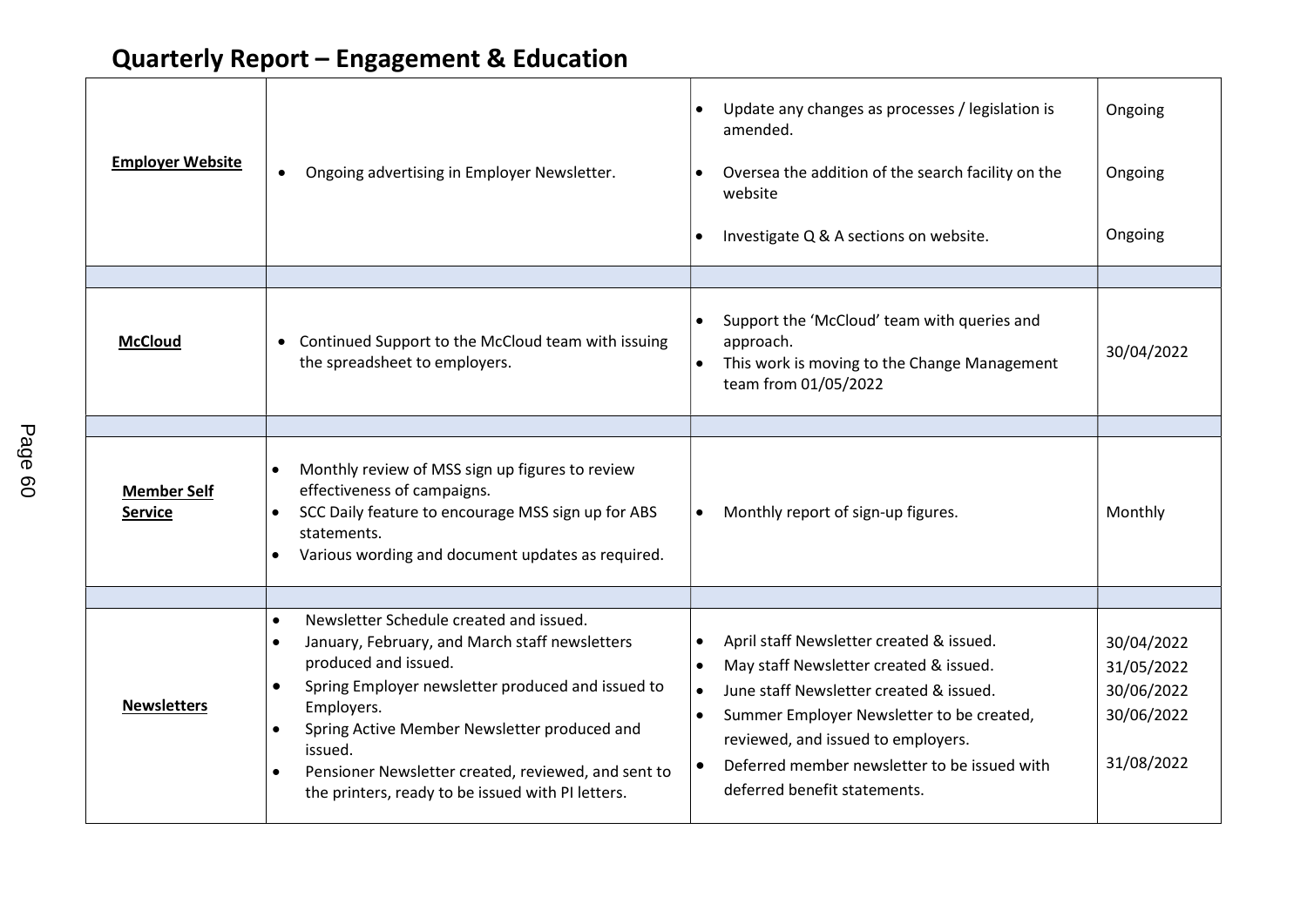| <b>Surrey Pension</b><br><b>Fund Website</b> | Migrated to new site early January 2022.<br>Update broken links, etc, due to migration.                                                                                |           | Audit of all forms, guides, etc and web pages.                                                                                       | 30/06/2022 |
|----------------------------------------------|------------------------------------------------------------------------------------------------------------------------------------------------------------------------|-----------|--------------------------------------------------------------------------------------------------------------------------------------|------------|
|                                              |                                                                                                                                                                        |           |                                                                                                                                      |            |
| <b>Surveys</b>                               | Retirement survey sent to all new retirees to obtain<br>feedback on their experience.<br>Letters and forms updated following the feedback.                             | $\bullet$ | Monthly report of retirement survey.                                                                                                 | Ongoing    |
|                                              |                                                                                                                                                                        |           |                                                                                                                                      |            |
|                                              | Employer training arranged and delivered by Hymans.                                                                                                                    |           |                                                                                                                                      |            |
| <b>Training</b>                              | Staff training arranged and delivered by Eversheds.                                                                                                                    | $\bullet$ | Interviews for new Training Officer role                                                                                             | 28/04/2022 |
|                                              | Staff training arranged with the LGA.                                                                                                                                  | $\bullet$ | Board and Committee training plan to be developed                                                                                    | 12/05/2022 |
|                                              | Staff training arranged with Heywoods.                                                                                                                                 |           |                                                                                                                                      |            |
|                                              |                                                                                                                                                                        |           |                                                                                                                                      |            |
| General                                      | New LGPS member website developed by the LGA and<br>went live beginning of 2022, including new logo.<br>Updated forms, guides, etc, with new financial year<br>limits. |           | Links to the LGPS member site that are within our<br>documents are being checked and updated as<br>necessary. New LGPS logo updated. | 30/06/2022 |
|                                              | Employer Relationship Manager developed for the<br>whole team to use.                                                                                                  | $\bullet$ | Investigate development of further videos.                                                                                           | Ongoing    |
|                                              | Create Altair document list for all calculation and word<br>documents.                                                                                                 |           | Arrange archiving of redundant documents.                                                                                            | 30/06/2022 |